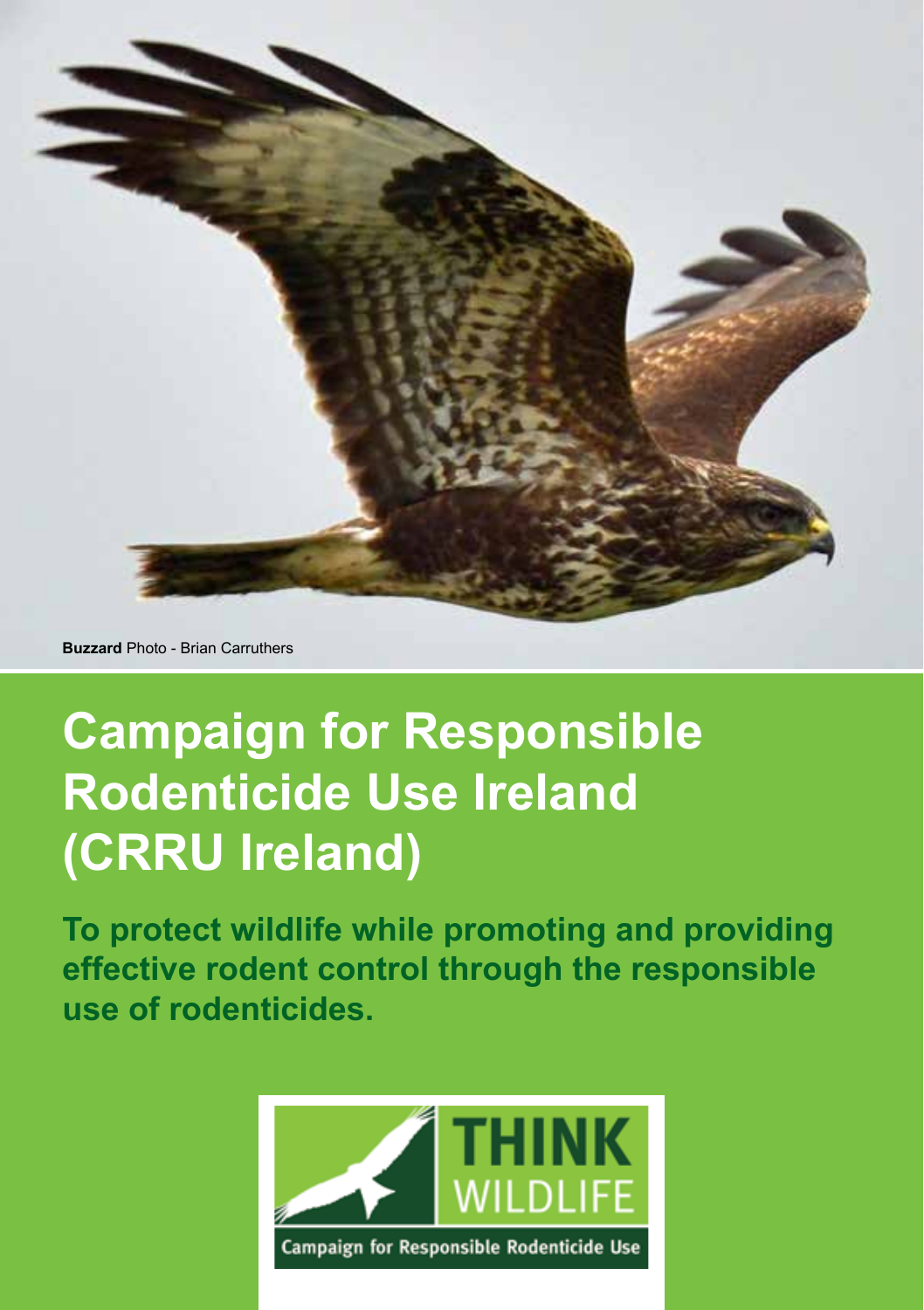The largest type of land-use in Ireland is farmland. The methods of managing farmland impact on our wildlife and wildlife habitats. Healthy environments have a rich variety of habitats that support and maintain biodiversity. The presence of predators which are at the top of the food chain indicates a healthy ecosystem. Predators play an essential role in maintaining biodiversity and balance in nature. Birds of prey and owls are top predators, as are mammals such as Pine Marten and Stoat. Rats and mice form a major part of the diet of these predatory species.

Effective control of rodents is an essential part of farming and food hygiene, as rats and mice can spread human and animal disease, contaminate food stuffs and cause damage to property. Rat poisons, also known as rodenticides, are the most common means of achieving rodent control. However, these compounds are highly toxic and are persistent in the environment. Rodenticides can affect a wide range of non-target wildlife. Rodent predators can be exposed to rodenticides by feeding on rodents that have died as a result of poisoning or by catching and feeding on live rodents which have these toxins in their systems. Recent studies, in Ireland, have shown that Barn Owls and Red Kites have evidence of rodenticides in their bodies, likely acquired through consumption of prey. The contamination of such species has been confirmed through post-mortem examination of carcases collected as part of ongoing statutory monitoring and is a matter of serious concern. Although species which feed on rodents are considered to be the most vulnerable to secondary poisoning from rodenticides, other species can also be contaminated indicating that these toxins are entering food chains through other routes.

The **Campaign for Responsible Rodenticide Use Ireland (CRRU Ireland)** was formed at the behest of the regulatory authorities, to champion the protection of wildlife while promoting responsible and effective rodent pest management. It is a registered company limited by guarantee and formed by companies that manufacture and distribute rodenticides in Ireland.

CRRU advocates the responsible use of rodenticides to control rodent pest species in the interest of protecting human and animal health and avoiding contamination of food. Its prime objective is to minimise negative impacts on wildlife. CRRU has drawn up a 7-point **CRRU Code**, for use by rodent pest management professionals, that is designed to minimise risks arising for wildlife:-



- **• Always have a planned approach to rodent removal.**
- **• Always record the quantity of bait used and where it is placed.**
- **• Always use enough baiting points**
- **• Always collect and dispose of rodent bodies**
- **• Never leave bait exposed to non-target animals and birds**
- **• Never fail to inspect bait regularly**
- **• Never leave bait down at the end of treatment**

The CRRU Code is promoted by means of the **CRRU Ireland Supporters' Club** for rodent pest management companies and organizations that commit to abide by the CRRU code. Application for membership can be made via the CRRU website (www.thinkwildlife.org). Membership is free but applicants are required to abide by a licence agreement to facilitate their use of the 'Think Wildlife' logo. Member companies and organisations are listed on the CRRU website.

The following are some of the species of birds of prey and owls that can be exposed to rodenticides by feeding on rodents that have been poisoned:-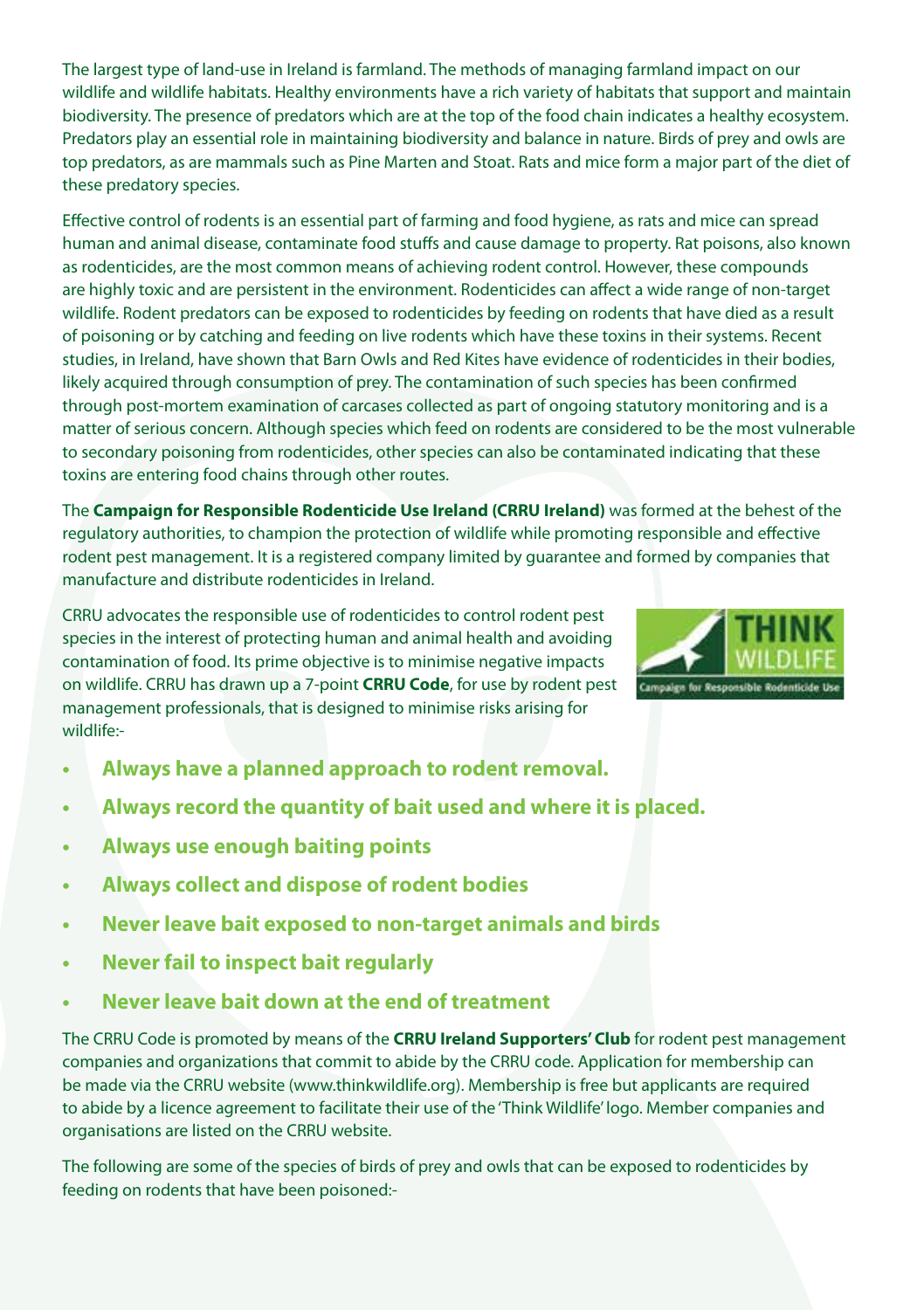

## **Long - eared Owl (Ceann cait)**





 **Kestrel (Pocaire gaoithe)**

**Photo - Clive Timmons**

Barn Owls are scarce in Ireland – their population is thought to have declined by over 50% in the last 25 years although they are still present in every county. They nest in derelict buildings, ruined castles as well as farm buildings. They are efficient and silent killers of rats and other rodents and a pair can take up to 25 rodents in a single night during the breeding season. Barn Owls will only catch live rodents, but traces of rodenticides in live prey eaten can accumulate in Barn Owls. For information on how to encourage Barn Owls on to your land and conservation advice: visit www.birdwatchireland.ie

Although rarely seen, this is the most common owl in Ireland. It is more often heard, particularly when there are young which call throughout the night during the nesting season. Their call has been described as being like a squeaky gate. The 'ear tufts' from which their name derives are distinctive, as are their orange eyes. They nest in disused nests of the hooded (grey) crow or magpie in shelter belts, forests, hedgerows or isolated trees and hunt the surrounding countryside for mice, rats, shrews and, where available, bank voles. Like Barn Owls, they are vulnerable to secondary poisoning with rodenticides.

Red Kites were widespread until the end of the 18th century. Easily recognisable due to their striking red colouration and the distinctive forked tail when seen in flight, they are magnificent fliers capable of acrobatic flight and of soaring for long periods. They were reintroduced into Ireland from Wales between 2007 and 2011 when 160 young Kites were released between Co. Wicklow and Co. Dublin and have been breeding since 2009. There were 80 Kites also reintroduced into Co. Down between 2008 and 2010. They feed mostly on small mammals, rabbits and crows, and also on carrion including dead rats. Several Kite carcases have tested positive for rodenticides since their reintroduction. For more information see www.goldeneagle.ie

The Kestrel is one of our most common birds of prey. It has a very distinctive hunting method. It hovers in midair, hanging almost motionless, scanning the ground beneath for prey. It mainly takes small mammals - rats, mice and shrews as well as frogs, lizards and small birds. It occupies a wide range of farmland habitats. It nests in trees, buildings, quarries and coastal cliffs. Recent survey work has shown a decline in the Irish Kestrel population. Although the extent of secondary poisoning of Kestrels in Ireland is not known, research in the UK has confirmed that the majority of the Kestrel population there is exposed.